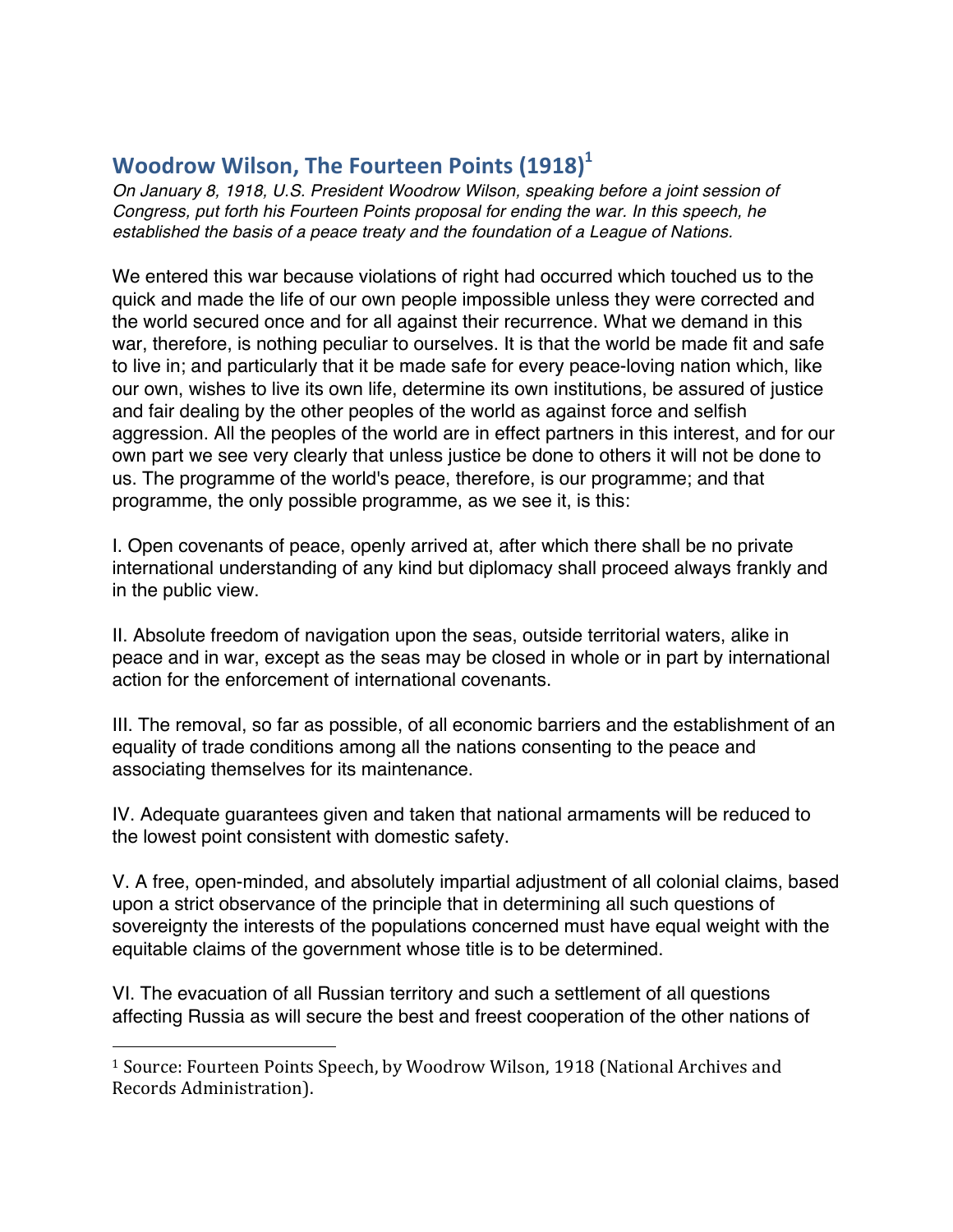the world in obtaining for her an unhampered and unembarrassed opportunity for the independent determination of her own political development and national policy and assure her a sincere welcome into the society of free nations under institutions of her own choosing; and, more than a welcome, assistance also of every kind that she may need and may herself desire. The treatment accorded Russia by her sister nations in the months to come will be the acid test of their good will, of their comprehension of her needs as distinguished from their own interests, and of their intelligent and unselfish sympathy.

VII. Belgium, the whole world will agree, must be evacuated and restored, without any attempt to limit the sovereignty which she enjoys in common with all other free nations. No other single act will serve as this will serve to restore confidence among the nations in the laws which they have themselves set and determined for the government of their relations with one another. Without this healing act the whole structure and validity of international law is forever impaired.

VIII. All French territory should be freed and the invaded portions restored, and the wrong done to France by Prussia in 1871 in the matter of Alsace-Lorraine, which has unsettled the peace of the world for nearly fifty years, should be righted, in order that peace may once more be made secure in the interest of all.

IX. A readjustment of the frontiers of Italy should be effected along clearly recognizable lines of nationality.

X. The peoples of Austria-Hungary, whose place among the nations we wish to see safeguarded and assured, should be accorded the freest opportunity of autonomous development.

XI. Rumania, Serbia, and Montenegro should be evacuated; occupied territories restored; Serbia accorded free and secure access to the sea; and the relations of the several Balkan states to one another determined by friendly counsel along historically established lines of allegiance and nationality; and international guarantees of the political and economic independence and territorial integrity of the several Balkan states should be entered into.

XII. The Turkish portions of the present Ottoman Empire should be assured a secure sovereignty, but the other nationalities which are now under Turkish rule should be assured an undoubted security of life and an absolutely unmolested opportunity of autonomous development, and the Dardanelles should be permanently opened as a free passage to the ships and commerce of all nations under international guarantees.

XIII. An independent Polish state should be erected which should include the territories inhabited by indisputably Polish populations, which should be assured a free and secure